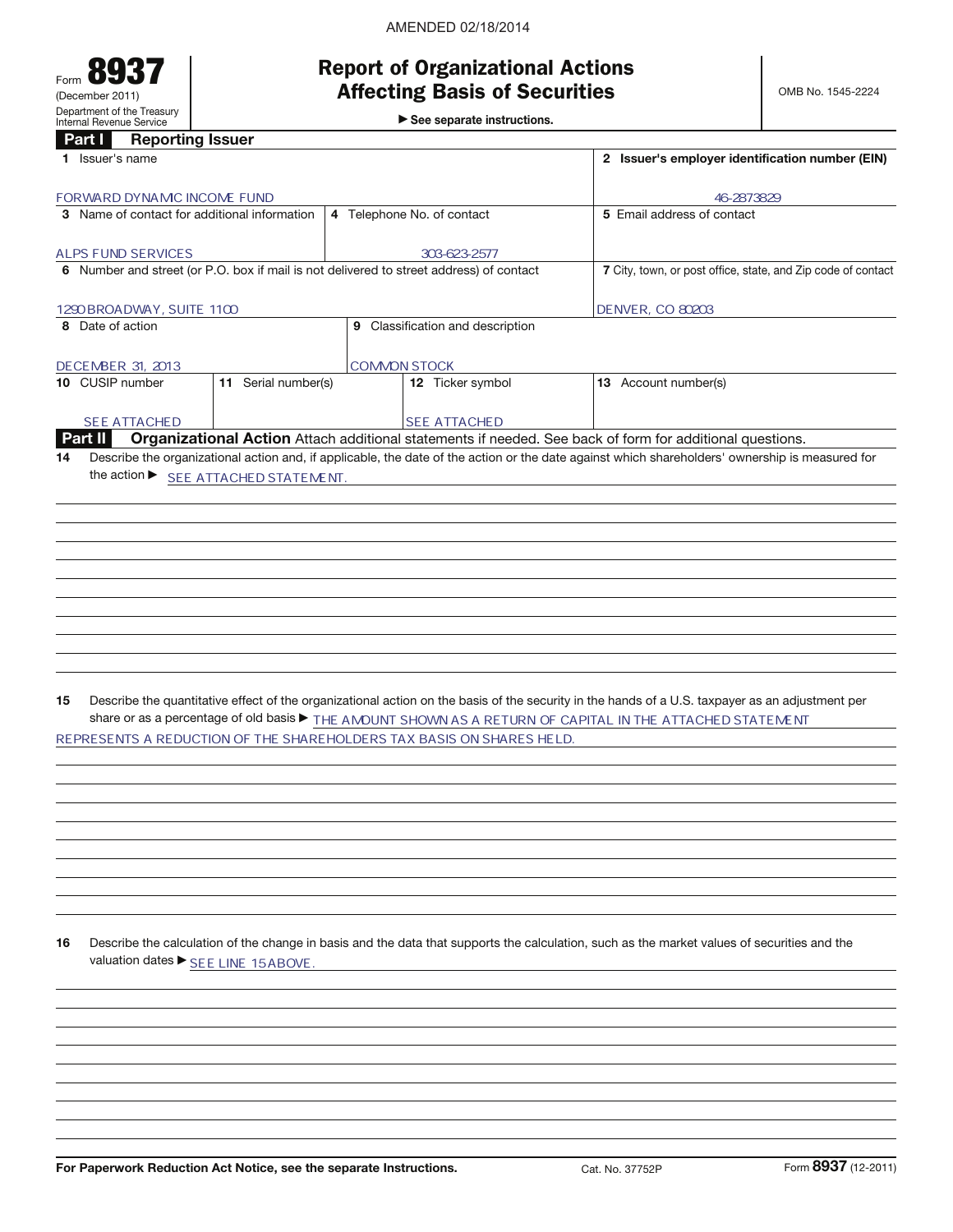### Part II Organizational Action (continued)

17 List the applicable Internal Revenue Code section(s) and subsection(s) upon which the tax treatment is based  $\blacktriangleright$ PURSUANT TO IRC SECTION 301(C)(1), THE PORTION OF A DISTRIBUTION WHICH IS A DIVIDEND (AS DEFINED UNDER IRC SECTION 316) IS INCLUDABLE IN GROSS INCOME. PURSUANT TO IRC SECTION 301(C)(2), THE PORTION OF THE DISTRIBUTION WHICH IS NOT A DIVIDEND SHALL BE APPLIED AGAINST AND REDUCE THE ADJUSTED BASIS OF THE STOCK.

**18** Can any resulting loss be recognized? ▶ MOT APPLICABLE TO THIS TRANSACTION AS NO LOSS WOULD BE RECOGNIZED ON THE RETURN OF CAPITAL DISTRIBUTION. THE SHAREHOLDER'S COST BASIS SHOULD BE ADJUSTED TO REFLECT THE RETURN OF CAPITAL DISTRIBUTION WHICH MAY AFFECT THE GAIN OR LOSS REALIZED UPON THE DISPOSITION OF THE SHARES.

19 Provide any other information necessary to implement the adjustment, such as the reportable tax year ▶ PURSUANT TO IRC SECTION 6045 AS AMENDED BY THE EMERGENCY ECONOMIC STABILIZATION ACT OF 2008 BROKERS ARE REQUIRED TO REFLECT THESE ADJUSTMENTS IN THE COST BASIS REPORTING FOR COVERED SECURITIES. IF A BROKER IS NOT REQUIRED TO PROVIDE COST BASIS TO A PARTICULAR SHAREHOLDER, THE COST BASIS OF THE SHAREHOLDER'S SHARES SHOULD BE ADJUSTED AS OF THE DIVIDEND DATE TO REFLECT THE RETURN OF CAPITAL DESCRIBED ABOVE.

Sign Here Under penalties of perjury, I declare that I have examined this return, including accompanying schedules and statements, and to the best of my knowledge and belief, it is true, correct, and complete. Declaration of preparer (other than officer) is based on all information of which preparer has any knowledge. Signature  $\blacktriangleright$   $\parallel$ MAINTAINEN AT THE OFFICES OF THE  $\blacksquare$ Print your name a Title a Paid Preparer Use Only Print/Type preparer's name Preparer's signature Date Date Check if self-employed PTIN Firm's name  $\blacktriangleright$ Firm's address  $\blacktriangleright$ Firm's  $EIN$ Phone no. BARA TOLLET TREASURER TREASURER -  - - \_\_\_\_\_\_\_\_ 102/18/2014

Send Form 8937 (including accompanying statements) to: Department of the Treasury, Internal Revenue Service, Ogden, UT 84201-0054